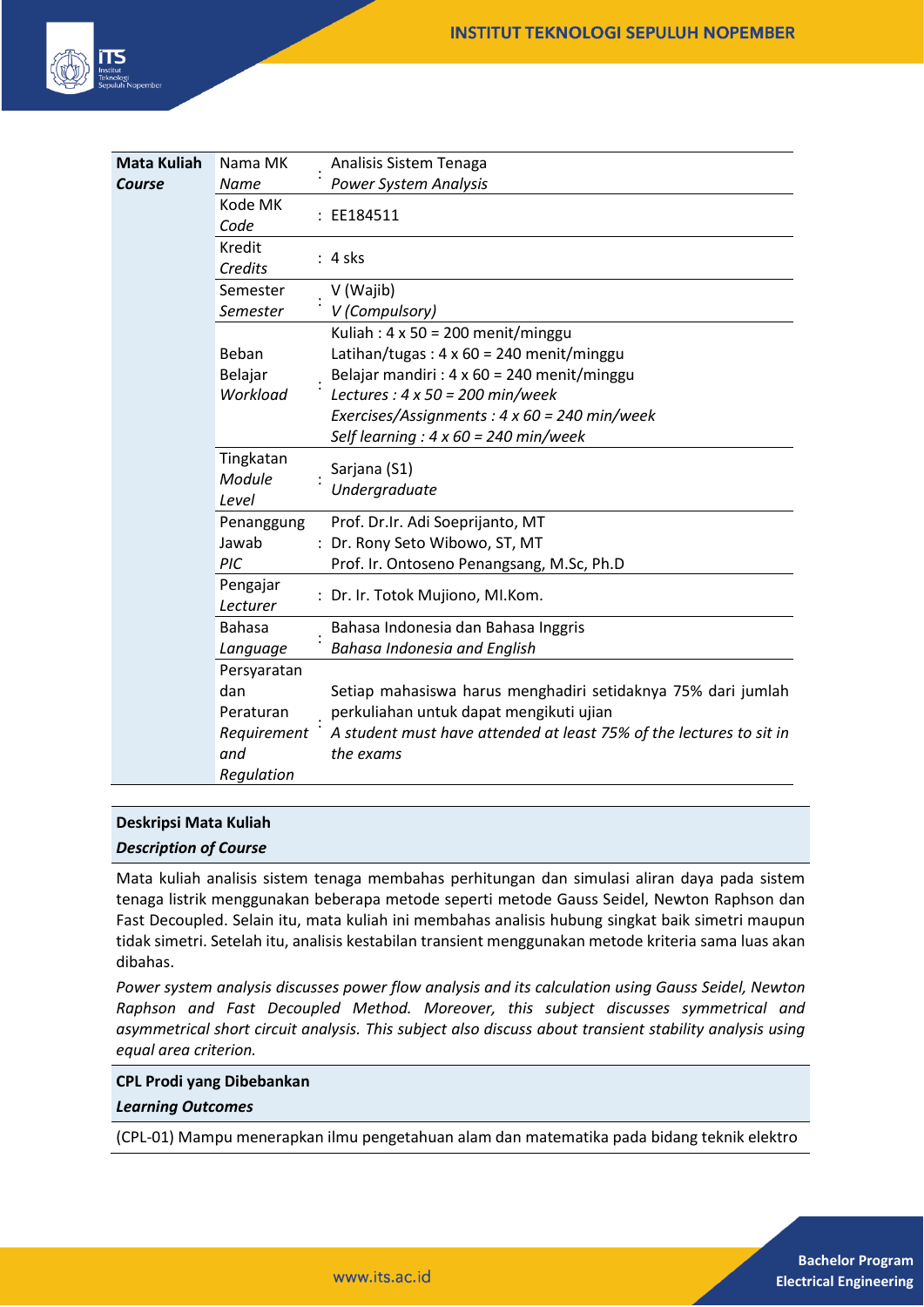

*(PLO-1) Capable to apply knowledge of natural sciences and mathematics to solve electrical engineering problem* 

(CPL-10) Mampu mengetahui dan menyikapi perkembangan terkini dibidang ilmu pengetahuan dan teknologi dengan mengedepankan nilai-nilai universal

*(PLO-10) Capable to know and respond to the latest developments in science and technology by promoting universal values* 

(CPL-11) Mampu menerapkan metode, ICT, dan perangkat modern dalam penyelesaian permasalahan dibidang teknik elektro

*(PLO-11) Capable to apply methods, ICT, and modern devices in solving problems in the field of electrical engineering*

#### **Capaian Pembelajaran Mata Kuliah**

#### *Course Learning Outcomes*

(CPMK-01) Menguasai konsep simulasi sistem tenaga listrik ac 3 fasa berbasis pada perhitungan rangkaian 1 fasa dalam keadaan steady state/transient dan simetri/tak simetri.

*(CLO-01) Master the concept of simulation of a three phase ac power system based on the calculation of the single phase circuit in the steady state, transient and symmetry and asymmetry.*

(CPMK-02) Mampu menganalisis sistem tenaga listrik ac 3 fasa dalam keadaan steady state/transient dan simetri/tak simetri menggunakan software MATLAB.

*(CLO-02) Able to analyze the three phase ac power system in steady state and transient for symmetry and asymmetry using MATLAB.*

(CPMK-03) Mampu menggunakan software MATLAB untuk melakukan simulasi dan analisis sistem tenaga listrik.

*(CLO-03) Able to use MATLAB software to carry out simulation and analysis of electric power systems.*

(CPMK-04) Menunjukkan sikap bertanggungjawab atas pekerjaan di bidang keahlian Simulasi dan Analisis sistem tenaga listrik secara mandiri.

*(CLO-04) Demonstrate an attitude of responsibility for work in the field of expertise in the simulation and analysis of electric power systems independently.* 

(CPMK-05) Bekerja sama untuk dapat memanfaatkan semaksimal mungkin potensi yang dimiliki. *(CLO-05) Work together to make the most of their potential.*

# **Topik/Pokok Bahasan** *Main Subjects*

- 1. Konsep dasar analisis sistem tenaga *Basic concept of power system analysis*
- 2. Pemodelan : model komponen utama, diagram segaris, diagram impedansi/admitansi, besaran per unit, model rangkaian (Ybus, Zbus), model matematik (persamaan aliran daya) *Modeling: main component model, line diagram, impedance / admittance diagram, quantity per unit, circuit model (Ybus, Zbus), mathematical model (power flow equation)*
- 3. Simulasi dan Analisis Aliran Daya : metode Gauss-Seidel, metode Newton Raphson, metode Fast Decoupled